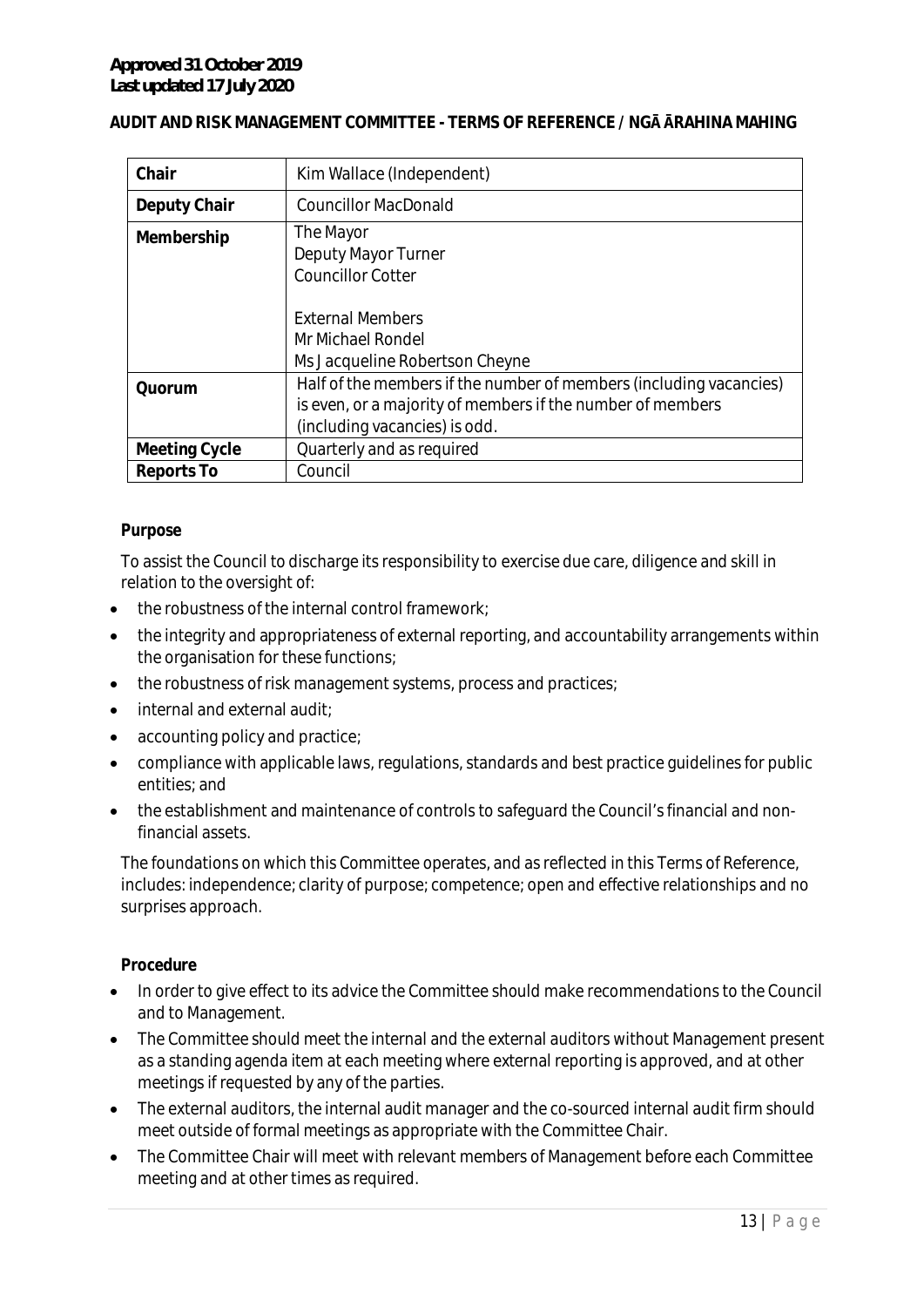#### *Responsibilities*

Internal Control Framework

- Consider the adequacy and effectiveness of internal controls and the internal control framework including overseeing privacy and cyber security.
- Enquire as to the steps management has taken to embed a culture that is committed to probity and ethical behaviour.
- Review the processes or systems in place to capture and effectively investigate fraud or material litigation should it be required.
- Seek confirmation annually and as necessary from internal and external auditors, attending Councillors, and management, regarding the completeness, quality and appropriateness of financial and operational information that is provided to the Council.

#### Risk Management

- Review and consider Management's risk management framework in line with Council's risk appetite, which includes policies and procedures to effectively identify, treat and monitor significant risks, and regular reporting to the Council.
- Assist the Council to determine its appetite for risk.
- Review the principal risks that are determined by Council and Management, and consider whether appropriate action is being taken by management to treat Council's significant risks. Assess the effectiveness of, and monitor compliance with, the risk management framework.
- Consider emerging significant risks and report these to Council where appropriate.

### Internal Audit

- Review and approve the annual internal audit plan, such plan to be based on the Council's risk framework. Monitor performance against the plan at each regular quarterly meeting.
- Monitor all internal audit reports and the adequacy of management's response to internal audit recommendations.
- Review six monthly fraud reporting and confirm fraud issues are disclosed to the external auditor.
- Provide a functional reporting line for internal audit and ensure objectivity of internal audit.
- Oversee and monitor the performance and independence of internal auditors, both internal and co-sourced. Review the range of services provided by the co-sourced partner and make recommendations to Council regarding the conduct of the internal audit function.
- Monitor compliance with the delegations policy.

## External Reporting and Accountability

- Consider the appropriateness of the Council's existing accounting policies and practices and approve any changes as appropriate.
- Contribute to improve the quality, credibility and objectivity of the accounting processes, including financial reporting.
- Consider and review the draft annual financial statements and any other financial reports that are to be publicly released, make recommendations to Management.
- Consider the underlying quality of the external financial reporting, changes in accounting policy and practice, any significant accounting estimates and judgements, accounting implications of new and significant transactions, management practices and any significant disagreements between Management and the external auditors, the propriety of any related party transactions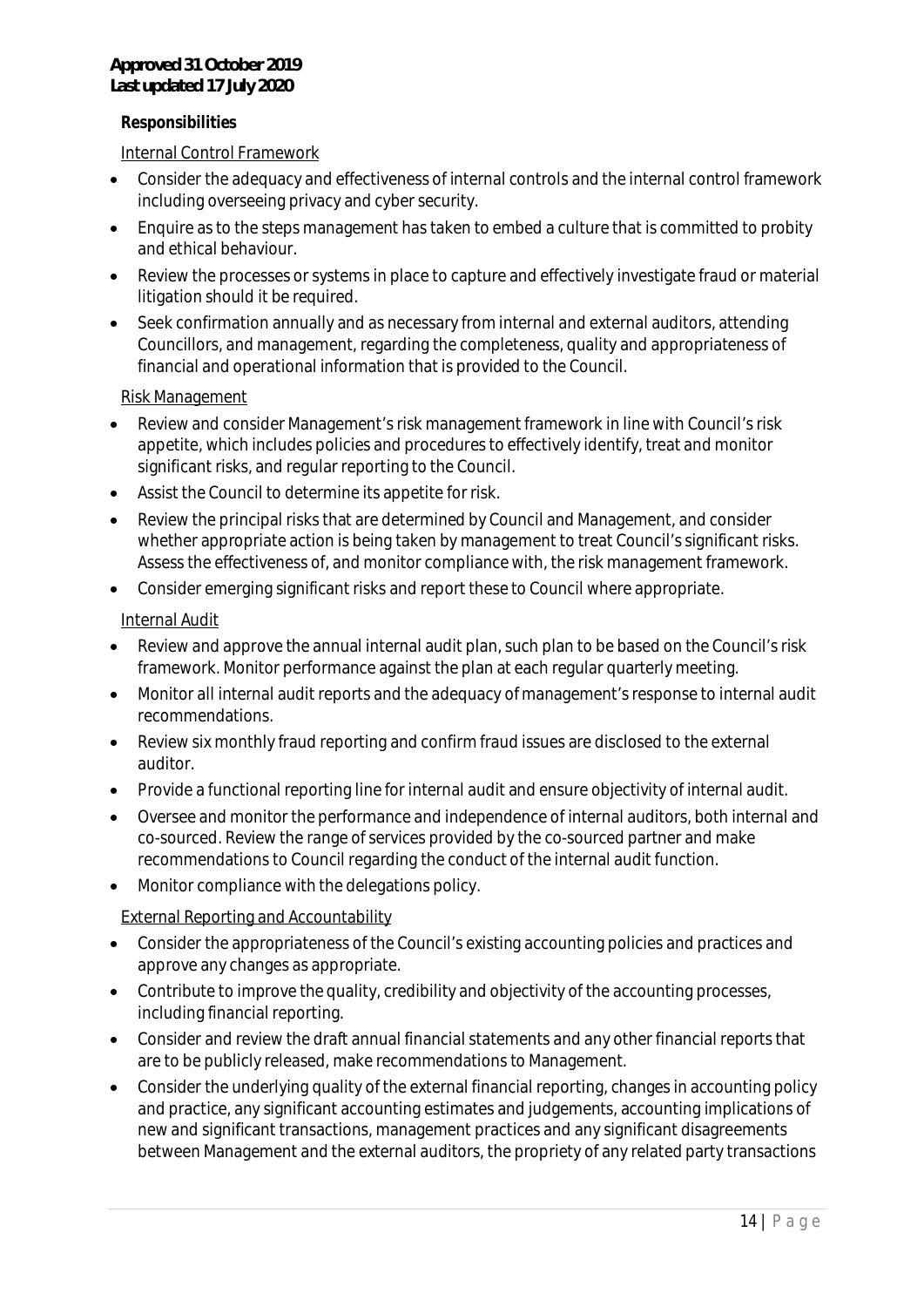and compliance with applicable New Zealand and international accounting standards and legislative requirements.

- Consider whether the external reporting is consistent with Committee members' information and knowledge and whether it is adequate for stakeholder needs.
- Recommend to Council the adoption of the Financial Statements and Reports and the Statement of Service Performance and the signing of the Letter of Representation to the Auditors by the Mayor and the Chief Executive.
- Enquire of external auditors for any information that affects the quality and clarity of the Council's financial statements, and assess whether appropriate action has been taken by management.
- Request visibility of appropriate management signoff on the financial reporting and on the adequacy of the systems of internal control; including certification from the Chief Executive, the Chief Financial Officer and the General Manager Corporate Services that risk management and internal control systems are operating effectively;
- Consider and review the Long Term and Annual Plans before adoption by the Council. Apply similar levels of enquiry, consideration, review and management sign off as are required above for external financial reporting.
- Review and consider the Summary Financial Statements for consistency with the Annual Report.

External Audit

- Annually review the independence and confirm the terms of the audit engagement with the external auditor appointed by the Office of the Auditor General. Including the adequacy of the nature and scope of the audit, and the timetable and fees.
- Review all external audit reporting, discuss with the auditors and review action to be taken by management on significant issues and recommendations and report to Council as appropriate.
- The external audit reporting should describe: Council's internal control procedures relating to external financial reporting, findings from the most recent external audit and any steps taken to deal with such findings, all relationships between the Council and the external auditor, Critical accounting policies used by Council, alternative treatments of financial information within Generally Accepted Accounting Practice that have been discussed with Management, the ramifications of these treatments and the treatment preferred by the external auditor.
- Ensure that the lead audit engagement and concurring audit directors are rotated in accordance with best practice and NZ Auditing Standards.

Compliance with Legislation, Standards and Best Practice Guidelines

 Review the effectiveness of the system for monitoring the Council's compliance with laws (including governance legislation, regulations and associated government policies), with Council's own standards, and Best Practice Guidelines.

# Appointment of Independent Members

- Identify skills required for Independent Members of the Audit and Risk Management Committee. Appointment panels will include the Mayor or Deputy Mayor, Chair of Finance & Performance Committee and Chair of Audit & Risk Management Committee. Council approval is required for all Independent Member appointments.
- The term of the Independent members should be for three years. (It is recommended that the term for independent members begins on 1 April following the Triennial elections and ends 31 March three years later. Note the term being from April to March provides continuity for the committee over the initial months of a new Council.)